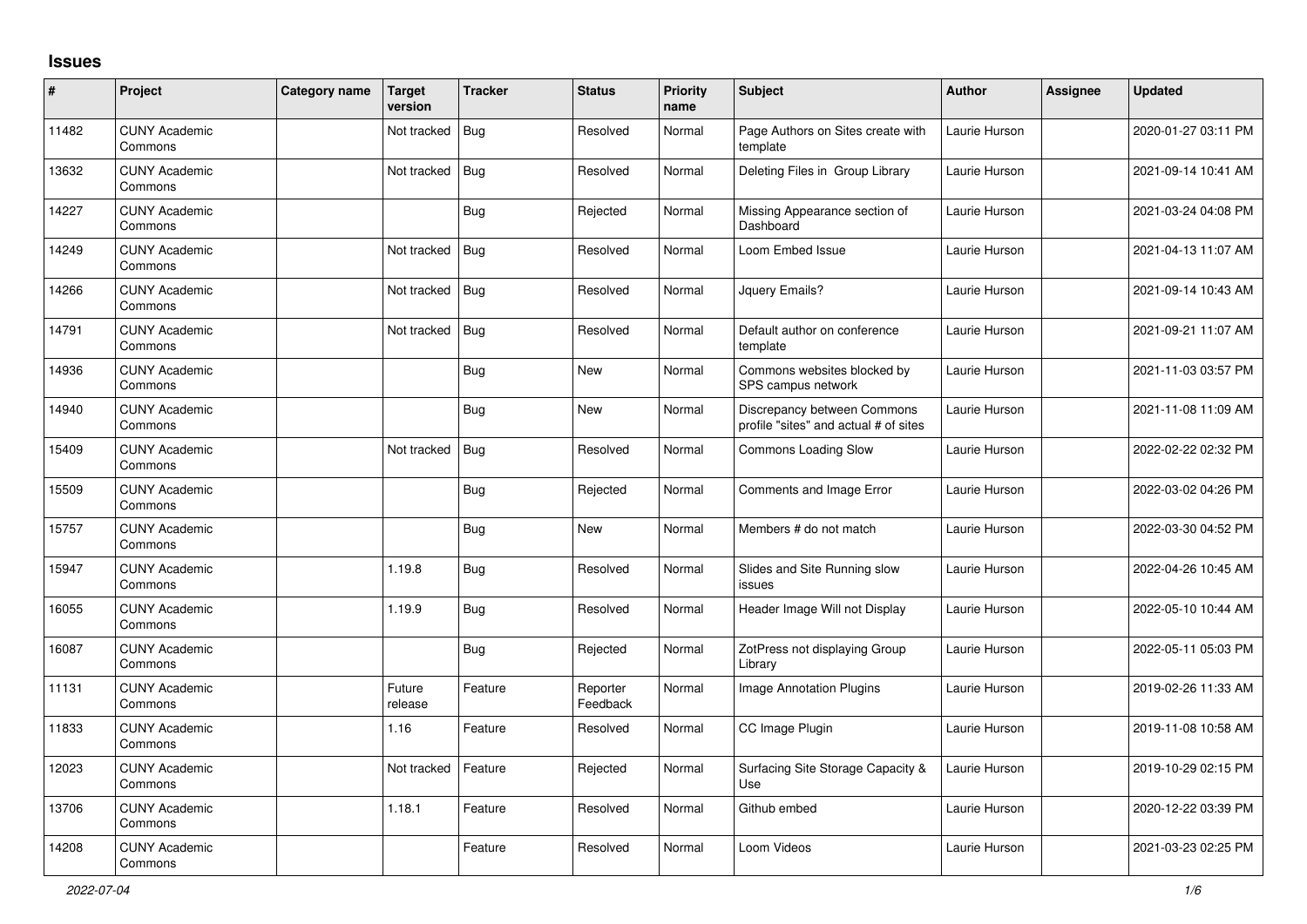| $\sharp$ | Project                         | Category name                | <b>Target</b><br>version | <b>Tracker</b> | <b>Status</b>        | <b>Priority</b><br>name | <b>Subject</b>                                              | <b>Author</b> | <b>Assignee</b> | <b>Updated</b>      |
|----------|---------------------------------|------------------------------|--------------------------|----------------|----------------------|-------------------------|-------------------------------------------------------------|---------------|-----------------|---------------------|
| 14287    | <b>CUNY Academic</b><br>Commons |                              | 1.18.8                   | Feature        | Resolved             | Normal                  | <b>Add Eventbrite Plugin</b>                                | Laurie Hurson |                 | 2021-04-13 11:21 AM |
| 14380    | <b>CUNY Academic</b><br>Commons |                              | 1.18.10                  | Feature        | Resolved             | Normal                  | <b>SPLOT Site for User stories</b>                          | Laurie Hurson |                 | 2021-05-11 11:37 AM |
| 15251    | <b>CUNY Academic</b><br>Commons |                              | 1.19.3                   | Feature        | Resolved             | Normal                  | Add "Ultra" theme                                           | Laurie Hurson |                 | 2022-02-08 02:37 PM |
| 15613    | <b>CUNY Academic</b><br>Commons |                              | 2.0.3                    | Feature        | Reporter<br>Feedback | Normal                  | Adding "Passster" plugin                                    | Laurie Hurson |                 | 2022-06-29 11:32 AM |
| 15923    | <b>CUNY Academic</b><br>Commons |                              | Not tracked              | Feature        | Reporter<br>Feedback | Normal                  | <b>Bellows Plugin Adjustments</b>                           | Laurie Hurson |                 | 2022-04-20 10:10 AM |
| 12328    | <b>CUNY Academic</b><br>Commons |                              | Not tracked              | Support        | New                  | Normal                  | Sign up Code for Non-CUNY<br>Faculty                        | Laurie Hurson |                 | 2020-01-28 10:25 AM |
| 13578    | <b>CUNY Academic</b><br>Commons |                              | 1.17.8                   | Support        | Resolved             | Normal                  | ODP File type upload                                        | Laurie Hurson |                 | 2020-11-17 09:52 AM |
| 13915    | <b>CUNY Academic</b><br>Commons |                              |                          | Support        | Resolved             | Normal                  | Writing in Markdown Question                                | Laurie Hurson |                 | 2021-02-23 10:46 AM |
| 14538    | <b>CUNY Academic</b><br>Commons |                              | Not tracked              | Support        | Reporter<br>Feedback | Normal                  | <b>Weebly To Commons</b>                                    | Laurie Hurson |                 | 2021-09-14 10:47 AM |
| 15176    | <b>CUNY Academic</b><br>Commons |                              | Not tracked              | Support        | Reporter<br>Feedback | Normal                  | Archiving Q Writing & Old<br>Wordpress Sites on the Commons | Laurie Hurson |                 | 2022-02-08 10:28 AM |
| 15368    | <b>CUNY Academic</b><br>Commons |                              | 1.19.4                   | Documentation  | Resolved             | Normal                  | Commons home page access                                    | Laurie Hurson |                 | 2022-02-17 02:24 PM |
| 13857    | <b>CUNY Academic</b><br>Commons |                              |                          | Publicity      | Resolved             | Normal                  | <b>Student Numbers for Annual Report</b>                    | Laurie Hurson |                 | 2021-01-24 01:04 PM |
| 8746     | <b>CUNY Academic</b><br>Commons | <b>Blogs</b><br>(BuddyPress) | 1.11.14                  | <b>Bug</b>     | Resolved             | Normal                  | Site Creation - additional Privacy<br>Settings              | Laurie Hurson |                 | 2017-10-02 11:00 AM |
| 11023    | <b>CUNY Academic</b><br>Commons | <b>Blogs</b><br>(BuddyPress) | 1.14.6                   | <b>Bug</b>     | Resolved             | Normal                  | <b>Teaching Template Sites: Posts</b><br>return 404 Error   | Laurie Hurson |                 | 2019-01-28 01:18 PM |
| 14777    | <b>CUNY Academic</b><br>Commons | Courses                      | 1.19.0                   | Outreach       | Resolved             | Normal                  | Email to faculty who create course<br>groups and site       | Laurie Hurson |                 | 2022-01-04 11:24 AM |
| 10952    | <b>CUNY Academic</b><br>Commons | Group Blogs                  | 1.14.5                   | Bug            | Resolved             | Normal                  | Duplicate privacy options in<br>group-site creation         | Laurie Hurson |                 | 2019-01-22 11:53 AM |
| 13650    | <b>CUNY Academic</b><br>Commons | Group Library                | Future<br>release        | Feature        | New                  | Normal                  | Forum Attachments in Group<br>Library                       | Laurie Hurson |                 | 2021-11-19 12:30 PM |
| 11836    | <b>CUNY Academic</b><br>Commons | Onboarding                   | 1.15.9                   | <b>Bug</b>     | Resolved             | Normal                  | Invite and "Claim Key" Confusion                            | Laurie Hurson |                 | 2019-09-10 02:34 PM |
| 16183    | <b>CUNY Academic</b><br>Commons | Onboarding                   | 2.0.1                    | <b>Bug</b>     | Resolved             | Normal                  | Contrast for member names in the<br>invite modal            | Laurie Hurson |                 | 2022-06-14 11:35 AM |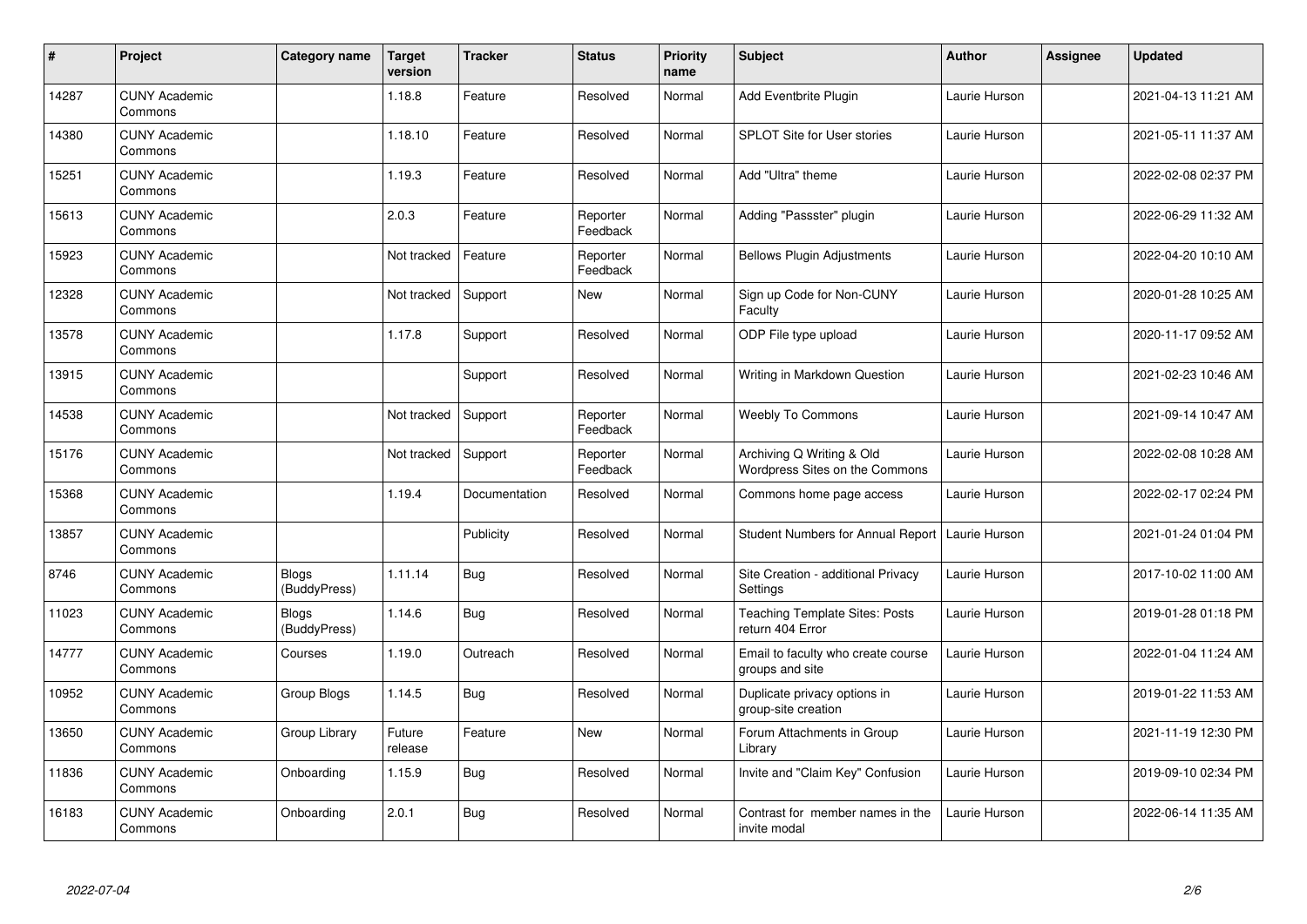| $\#$  | <b>Project</b>                  | Category name                     | <b>Target</b><br>version | <b>Tracker</b> | <b>Status</b>        | <b>Priority</b><br>name | <b>Subject</b>                                                        | <b>Author</b> | <b>Assignee</b> | Updated             |
|-------|---------------------------------|-----------------------------------|--------------------------|----------------|----------------------|-------------------------|-----------------------------------------------------------------------|---------------|-----------------|---------------------|
| 11200 | <b>CUNY Academic</b><br>Commons | Reckoning                         | 1.14.8                   | <b>Bug</b>     | Resolved             | Normal                  | User Summary (Reckoning plugin)<br>not linking to single user content | Laurie Hurson |                 | 2019-10-04 02:31 PM |
| 8944  | <b>CUNY Academic</b><br>Commons | Teaching                          | 1.12.3                   | Bug            | Resolved             | Normal                  | Hypothesis Plugin not working on<br>media library PDFs                | Laurie Hurson |                 | 2017-12-28 03:00 PM |
| 11843 | <b>CUNY Academic</b><br>Commons | WordPress<br>(misc)               | Future<br>release        | Design/UX      | <b>New</b>           | Normal                  | Tweaking the Gutenberg Editor<br>Interface                            | Laurie Hurson |                 | 2022-04-26 12:00 PM |
| 11415 | <b>CUNY Academic</b><br>Commons | WordPress<br>Plugins              | Not tracked              | <b>Bug</b>     | Reporter<br>Feedback | Normal                  | <b>Blog Subscriptions in Jetpack</b>                                  | Laurie Hurson |                 | 2019-05-14 10:34 AM |
| 15756 | <b>CUNY Academic</b><br>Commons | <b>WordPress</b><br>Plugins       | 1.19.7                   | Bug            | Resolved             | Normal                  | Authors Unable to access<br>dashboard                                 | Laurie Hurson |                 | 2022-04-12 11:31 AM |
| 10258 | <b>CUNY Academic</b><br>Commons | WordPress<br>Plugins              | 1.13.8                   | Feature        | Resolved             | Normal                  | Media Library uploads visible to all<br>users on site                 | Laurie Hurson |                 | 2018-08-29 04:53 PM |
| 15564 | <b>CUNY Academic</b><br>Commons | <b>WordPress</b><br>Plugins       | 1.19.6                   | Feature        | Resolved             | Normal                  | Plugin request for 'default featured<br>image"                        | Laurie Hurson |                 | 2022-03-15 11:57 AM |
| 14767 | <b>CUNY Academic</b><br>Commons | WordPress<br>Plugins              | Not tracked              | Support        | Resolved             | Normal                  | Kadence Block Plugin Icons not<br>workina                             | Laurie Hurson |                 | 2022-04-27 04:31 PM |
| 11674 | <b>CUNY Academic</b><br>Commons | <b>WordPress</b><br>Themes        | Not tracked              | Bug            | Resolved             | Normal                  | Thematic theme: Remove/make<br>unavailable                            | Laurie Hurson |                 | 2019-07-30 06:01 PM |
| 12391 | <b>CUNY Academic</b><br>Commons | <b>WordPress</b><br>Themes        | 1.16.5                   | Feature        | Resolved             | Normal                  | Theme request - Ocean WP                                              | Laurie Hurson |                 | 2020-02-11 11:28 AM |
| 13678 | <b>CUNY Academic</b><br>Commons | <b>WordPress</b><br><b>Themes</b> | 1.18.1                   | Feature        | Resolved             | Normal                  | Theme request                                                         | Laurie Hurson |                 | 2020-12-22 03:38 PM |
| 9120  | <b>CUNY Academic</b><br>Commons |                                   | 1.12.8                   | Bug            | Resolved             | Normal                  | Hypothesis Plugin not working on<br>media library PDFs - pt. 2        | Laurie Hurson | Boone<br>Gorges | 2018-01-29 11:09 AM |
| 10700 | <b>CUNY Academic</b><br>Commons |                                   | 1.14                     | Bug            | Resolved             | Normal                  | White screen: page not<br>loading/rendering                           | Laurie Hurson | Boone<br>Gorges | 2018-11-13 05:42 PM |
| 12183 | <b>CUNY Academic</b><br>Commons |                                   | 1.16.1                   | Bug            | Resolved             | Normal                  | User cannot access their sites                                        | Laurie Hurson | Boone<br>Gorges | 2019-12-05 11:04 AM |
| 14095 | <b>CUNY Academic</b><br>Commons |                                   | 1.18.7                   | <b>Bug</b>     | Resolved             | Normal                  | Ensemble Plugin not updating URL                                      | Laurie Hurson | Boone<br>Gorges | 2021-03-23 11:43 AM |
| 12139 | <b>CUNY Academic</b><br>Commons |                                   | 1.16.5                   | Feature        | Resolved             | Normal                  | <b>Addressing Redundant Links</b><br>Accessibility Issue              | Laurie Hurson | Boone<br>Gorges | 2020-02-11 10:57 AM |
| 14504 | <b>CUNY Academic</b><br>Commons |                                   | Not tracked              | Publicity      | Reporter<br>Feedback | Normal                  | Adding showcases to home page<br>menu                                 | Laurie Hurson | Boone<br>Gorges | 2022-01-19 03:26 PM |
| 12140 | <b>CUNY Academic</b><br>Commons | Accessibility                     | 1.17.0                   | <b>Bug</b>     | Resolved             | Normal                  | Fixing Size/Contrast of "Recently<br>Active Text"                     | Laurie Hurson | Boone<br>Gorges | 2020-07-14 12:22 PM |
| 14451 | <b>CUNY Academic</b><br>Commons | Blogs<br>(BuddyPress)             | 1.18.10                  | <b>Bug</b>     | Resolved             | Normal                  | Search filtering not working<br>correctly                             | Laurie Hurson | Boone<br>Gorges | 2021-05-12 03:24 PM |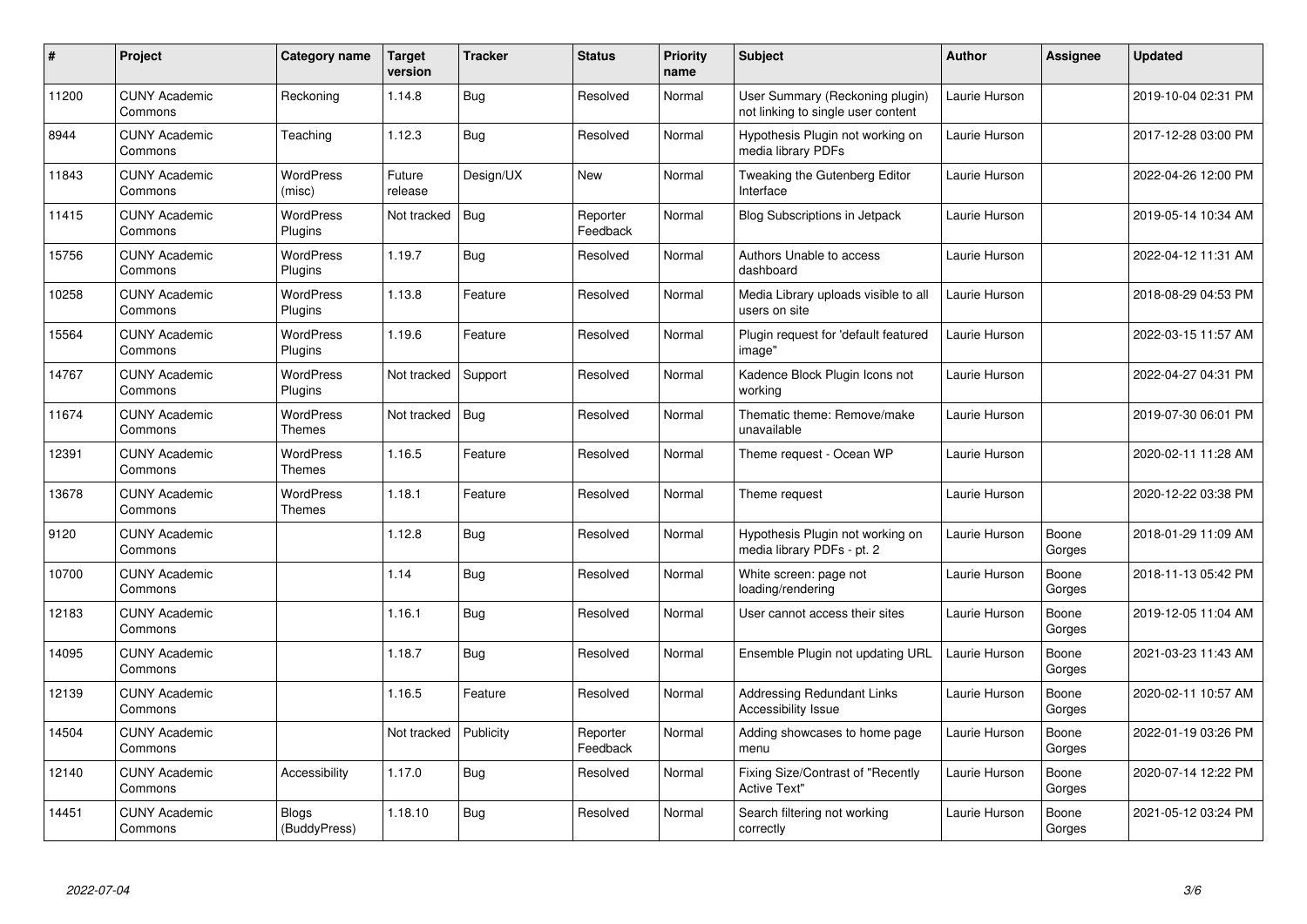| #     | Project                         | Category name               | Target<br>version | <b>Tracker</b> | <b>Status</b>        | <b>Priority</b><br>name | <b>Subject</b>                                                        | <b>Author</b> | <b>Assignee</b> | <b>Updated</b>      |
|-------|---------------------------------|-----------------------------|-------------------|----------------|----------------------|-------------------------|-----------------------------------------------------------------------|---------------|-----------------|---------------------|
| 7629  | <b>CUNY Academic</b><br>Commons | <b>BuddyPress</b><br>(misc) |                   | <b>Bug</b>     | Duplicate            | Normal                  | Coupled Group/Site email<br>generation Issue                          | Laurie Hurson | Boone<br>Gorges | 2017-02-06 04:09 PM |
| 12275 | <b>CUNY Academic</b><br>Commons | <b>BuddyPress</b><br>(misc) | Not tracked       | Bug            | Resolved             | Normal                  | Error in Members Directory                                            | Laurie Hurson | Boone<br>Gorges | 2020-01-09 02:40 PM |
| 11043 | <b>CUNY Academic</b><br>Commons | Courses                     | 1.14.6            | <b>Bug</b>     | Resolved             | Normal                  | All Group Admins displaying as<br>'instructors" on Courses Tab        | Laurie Hurson | Boone<br>Gorges | 2019-02-05 02:06 PM |
| 12438 | <b>CUNY Academic</b><br>Commons | Courses                     | Not tracked       | <b>Bug</b>     | <b>New</b>           | Normal                  | Site appearing twice                                                  | Laurie Hurson | Boone<br>Gorges | 2020-02-18 01:34 PM |
| 12448 | <b>CUNY Academic</b><br>Commons | Courses                     | 1.17.0            | Bug            | Resolved             | Normal                  | Course metadata should update on<br>site/group metadata update        | Laurie Hurson | Boone<br>Gorges | 2020-07-15 12:09 PM |
| 13068 | <b>CUNY Academic</b><br>Commons | Courses                     | 1.17.2            | Bug            | Resolved             | Normal                  | Deleted groups appearing in<br>courses list                           | Laurie Hurson | Boone<br>Gorges | 2020-08-25 11:27 AM |
| 14051 | <b>CUNY Academic</b><br>Commons | Courses                     | Not tracked       | Bug            | Resolved             | Normal                  | <b>Updating Instructor on Course</b><br>Directory Listing             | Laurie Hurson | Boone<br>Gorges | 2021-03-05 12:56 PM |
| 14170 | <b>CUNY Academic</b><br>Commons | Courses                     | 1.19.0            | Feature        | Resolved             | Normal                  | Collecting OER Metadata                                               | Laurie Hurson | Boone<br>Gorges | 2022-01-04 12:02 PM |
| 14457 | <b>CUNY Academic</b><br>Commons | Courses                     | 1.19.0            | Feature        | Resolved             | Normal                  | Toggle for Public Sites in Course<br>Directory                        | Laurie Hurson | Boone<br>Gorges | 2022-01-04 11:16 AM |
| 16199 | <b>CUNY Academic</b><br>Commons | Directories                 | 2.0.3             | <b>Bug</b>     | <b>New</b>           | Normal                  | Removed "Semester" Filter from<br><b>Courses Directory</b>            | Laurie Hurson | Boone<br>Gorges | 2022-06-29 11:32 AM |
| 9137  | <b>CUNY Academic</b><br>Commons | Group Blogs                 | Not tracked       | <b>Bug</b>     | Resolved             | Normal                  | Already existing site not appearing<br>to link (couple) in Group area | Laurie Hurson | Boone<br>Gorges | 2018-03-29 05:07 PM |
| 14018 | <b>CUNY Academic</b><br>Commons | Group Forums                | 1.18.7            | Feature        | Resolved             | Normal                  | Forum design improvements                                             | Laurie Hurson | Boone<br>Gorges | 2021-03-23 11:43 AM |
| 14786 | <b>CUNY Academic</b><br>Commons | Groups (misc)               | 1.19.0            | Feature        | Resolved             | Normal                  | Adding "class project" purpose                                        | Laurie Hurson | Boone<br>Gorges | 2022-01-04 11:20 AM |
| 15220 | <b>CUNY Academic</b><br>Commons | Groups (misc)               | 2.0.0             | Feature        | Resolved             | Normal                  | Extending the OER Metadata Tag                                        | Laurie Hurson | Boone<br>Gorges | 2022-05-26 11:36 AM |
| 7653  | <b>CUNY Academic</b><br>Commons | Reckoning                   | 1.10.10           | Feature        | Resolved             | Normal                  | Reckoning Plugin Edit or<br>Workaround                                | Laurie Hurson | Boone<br>Gorges | 2019-10-04 02:31 PM |
| 11937 | <b>CUNY Academic</b><br>Commons | Reckoning                   | 2.0.0             | Feature        | Resolved             | Normal                  | Integration between WP Grade<br>Comments and Reckoning                | Laurie Hurson | Boone<br>Gorges | 2022-05-26 11:36 AM |
| 14115 | <b>CUNY Academic</b><br>Commons | Shortcodes and<br>embeds    | 1.18.6            | Feature        | Resolved             | Normal                  | Add Twine Embed Plugin                                                | Laurie Hurson | Boone<br>Gorges | 2021-03-11 10:53 AM |
| 7623  | <b>CUNY Academic</b><br>Commons | WordPress<br>Plugins        | 1.10.10           | Bug            | Resolved             | Normal                  | bbPress Forum and "Add users"<br>widget User Role                     | Laurie Hurson | Boone<br>Gorges | 2017-02-06 01:57 PM |
| 9289  | <b>CUNY Academic</b><br>Commons | WordPress<br><b>Plugins</b> | Future<br>release | <b>Bug</b>     | Reporter<br>Feedback | Normal                  | Email Users Plugin                                                    | Laurie Hurson | Boone<br>Gorges | 2018-10-24 12:34 PM |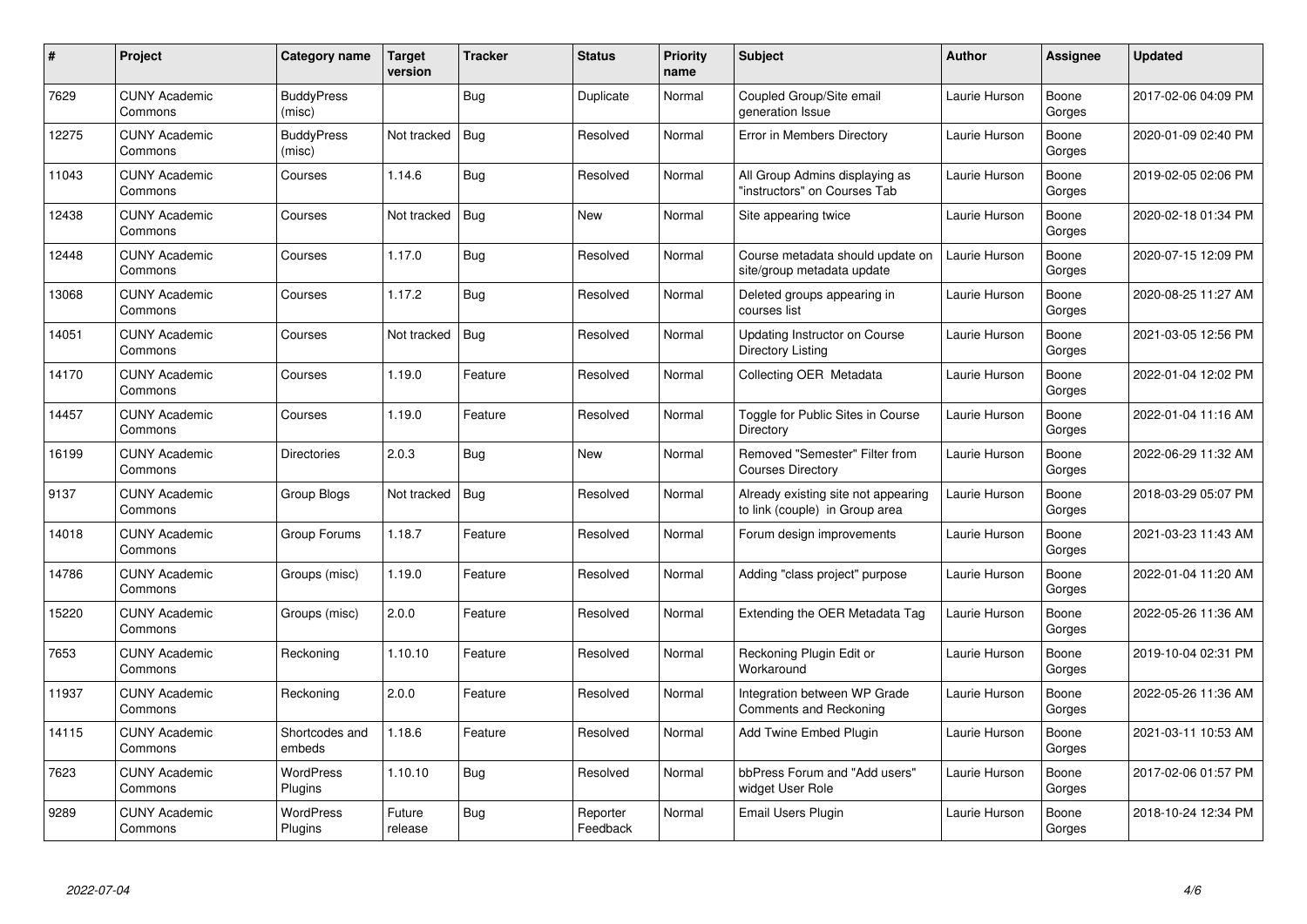| $\#$  | Project                         | Category name                | <b>Target</b><br>version | <b>Tracker</b> | <b>Status</b>        | <b>Priority</b><br>name | <b>Subject</b>                                                                             | Author        | <b>Assignee</b>   | <b>Updated</b>                      |
|-------|---------------------------------|------------------------------|--------------------------|----------------|----------------------|-------------------------|--------------------------------------------------------------------------------------------|---------------|-------------------|-------------------------------------|
| 7424  | <b>CUNY Academic</b><br>Commons | <b>WordPress</b><br>Plugins  | 1.10.8                   | Feature        | Resolved             | Normal                  | Wordpress Plugin Request:<br>Reckoning                                                     | Laurie Hurson | Boone<br>Gorges   | 2017-01-21 09:02 PM                 |
| 9104  | <b>CUNY Academic</b><br>Commons | <b>WordPress</b><br>Plugins  | 1.12.7                   | Feature        | Resolved             | Normal                  | Adding 2 Plugins?                                                                          | Laurie Hurson | Boone<br>Gorges   | 2018-01-23 11:19 AM                 |
| 12121 | <b>CUNY Academic</b><br>Commons | WordPress<br>Plugins         | 2.0.3                    | Feature        | Reporter<br>Feedback | Normal                  | Embedding H5P Iframes on<br>Commons Site                                                   | Laurie Hurson | Boone<br>Gorges   | 2022-06-29 11:32 AM                 |
| 15482 | <b>CUNY Academic</b><br>Commons | <b>WordPress</b><br>Plugins  | 1.19.5                   | Feature        | Resolved             | Normal                  | Request for Plugin 'Serious Simple<br>Podcasting'                                          | Laurie Hurson | Boone<br>Gorges   | 2022-03-08 12:26 PM                 |
| 9119  | <b>CUNY Academic</b><br>Commons | <b>WordPress</b><br>Themes   | 1.12.8                   | Feature        | Resolved             | Normal                  | Installing Invanhoe Theme                                                                  | Laurie Hurson | Boone<br>Gorges   | 2018-02-13 10:35 AM                 |
| 15383 | <b>CUNY Academic</b><br>Commons | <b>WordPress</b><br>Themes   | 1.19.4                   | Feature        | Resolved             | Normal                  | Add Dazzling theme?                                                                        | Laurie Hurson | Boone<br>Gorges   | 2022-02-22 11:01 AM                 |
| 14179 | <b>CUNY Academic</b><br>Commons | Home Page                    | 1.19.0                   | Feature        | Resolved             | Normal                  | Featured Sites and Groups for<br>Home Page Redesign                                        | Laurie Hurson | Colin<br>McDonald | 2022-01-04 12:03 PM                 |
| 14726 | <b>CUNY Academic</b><br>Commons |                              | Not tracked              | Bug            | Resolved             | Normal                  | Group not letting me connect to<br>already existing site                                   | Laurie Hurson | Jeremy Felt       | 2021-09-10 10:08 AM                 |
| 11879 | <b>CUNY Academic</b><br>Commons |                              | Not tracked              | Bug            | New                  | Normal                  | Hypothesis comments appearing on<br>multiple, different pdfs across blogs                  | Laurie Hurson | Laurie Hurson     | 2019-09-19 02:39 PM                 |
| 11906 | <b>CUNY Academic</b><br>Commons |                              | 1.16.8                   | Documentation  | Resolved             | Normal                  | Commons "Help" and Teaching Site<br>Overhaul                                               | Laurie Hurson |                   | Laurie Hurson   2020-03-10 02:16 PM |
| 14475 | <b>CUNY Academic</b><br>Commons |                              | Not tracked              | Publicity      | <b>New</b>           | Normal                  | <b>OER Showcase Page</b>                                                                   | Laurie Hurson |                   | Laurie Hurson   2021-09-14 10:46 AM |
| 12446 | <b>CUNY Academic</b><br>Commons | Groups (misc)                | Future<br>release        | Feature        | Reporter<br>Feedback | Normal                  | Toggle default site to group forum<br>posting                                              | Laurie Hurson | Laurie Hurson     | 2020-03-10 11:57 AM                 |
| 12484 | <b>CUNY Academic</b><br>Commons |                              | Not tracked              | Support        | Reporter<br>Feedback | Normal                  | Sign up Code for COIL Course<br>starting in March                                          | Laurie Hurson | Matt Gold         | 2020-03-02 02:26 PM                 |
| 14878 | <b>CUNY Academic</b><br>Commons |                              |                          | Feature        | Rejected             | Normal                  | Bulk delete forum replies                                                                  | Laurie Hurson | Raymond<br>Hoh    | 2022-04-28 11:35 AM                 |
| 12340 | <b>CUNY Academic</b><br>Commons | <b>Blogs</b><br>(BuddyPress) | 1.16.7                   | Feature        | Resolved             | Normal                  | Tweaking CC licensing on sites                                                             | Laurie Hurson | Raymond<br>Hoh    | 2020-03-10 11:54 AM                 |
| 12447 | <b>CUNY Academic</b><br>Commons | Courses                      | 1.18.0                   | Feature        | Resolved             | Normal                  | <b>Tallying Forum Participation</b>                                                        | Laurie Hurson | Raymond<br>Hoh    | 2020-12-08 11:32 AM                 |
| 14897 | <b>CUNY Academic</b><br>Commons | Courses                      | 1.19.0                   | Feature        | Resolved             | Normal                  | Adding "Instructor" field to indicate<br>which Admin is Instructor of a<br>"teaching" site | Laurie Hurson | Raymond<br>Hoh    | 2022-01-04 11:19 AM                 |
| 7537  | <b>CUNY Academic</b><br>Commons | Events                       |                          | Bug            | Rejected             | Normal                  | bbPress Group Events Widget does<br>not display                                            | Laurie Hurson | Raymond<br>Hoh    | 2017-04-27 02:32 PM                 |
| 15219 | <b>CUNY Academic</b><br>Commons | Layout                       | 1.19.3                   | <b>Bug</b>     | Resolved             | Normal                  | Alignment with Rowling Theme                                                               | Laurie Hurson | Raymond<br>Hoh    | 2022-02-08 02:38 PM                 |